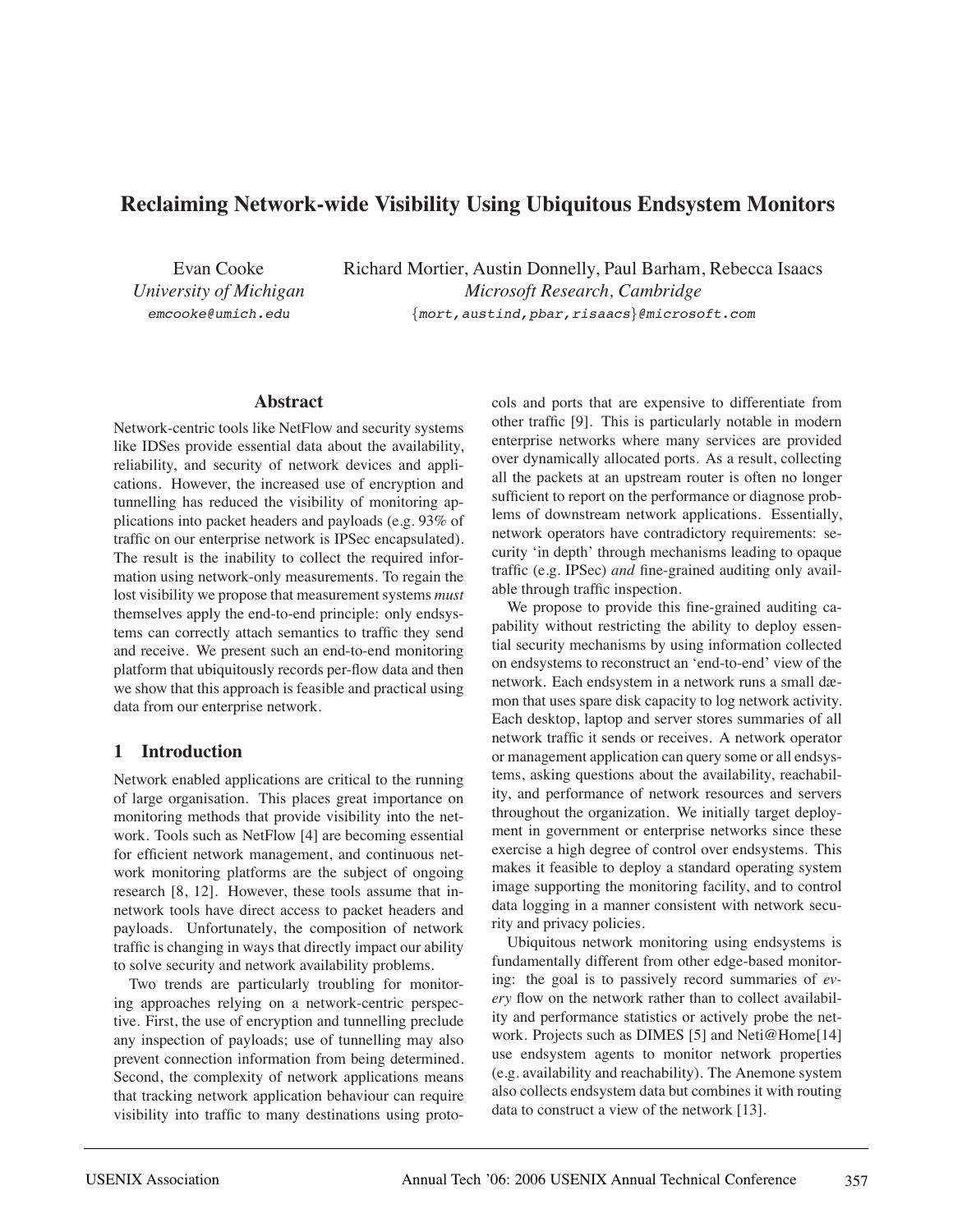In contrast, ubiquitous endsystem network monitoring is more closely related to in-network monitoring approaches like NetFlow [4] in that it provides summaries of all traffic on a network. It also provides a far more detailed view of traffic because endsystems can associate network activity with host context such as the application and user that sent a packet. This approach restores much of the lost visibility and enables new applications such as network auditing, better data centre management, capacity planning, network forensics, and anomaly detection. Using real data from an enterprise network we present preliminary results showing that instrumenting, collecting, and querying data from endsystems in a large network is both feasible and practical.

#### **2 Muddy Waters**

For many older network applications it is possible to reconstruct an entire application's session simply by observing the packets between a client and a server (e.g. telnet). The problem is that we have lost much of this visibility due to new network application requirements and deployment practices. Some of this loss can be attributed to new security and privacy features that have rendered a significant amount of network traffic opaque. Furthermore, increasingly complex application communication behaviour can make attributing traffic to specific applications complex and impractical.

### **2.1 Opaque Traffic**

As the Internet has grown to support critical transactions like the transfer of money, security and privacy requirements have come to the forefront of application development and deployment. For example, many large organisations support remote offices and home workers using encrypted VPNs to tunnel traffic back to a central location. Devices that want to monitor this traffic must be placed before or after these tunnels or have access to any keys required to decrypt the traffic.

Two situations arise as a result of this need to monitor network usage. If an organization outsources the running of their network, then they must turn over any keys to their service provider, trusting that the provider will not disclose highly sensitive information. Alternatively, if they keep their network in-house, they must increase its cost and complexity by setting up tens or hundreds of monitoring points as well as the infrastructure required to collect and process the resulting data. Analysing a snapshot of the configuration files from 534 routers in a large enterprise network, we found 193 separate sites that would require integration into such a system – a substantial investment.

Problems with opaque traffic also exist within each office site network. To increase security within their LANs, organisations may use mechanisms such as IPSec to provide authentication of application packets destined for internal addresses. This claim is supported by analysis of an 8-day packet trace collected at a remote office site in large enterprise network. The trace included  $\approx$ 14,000 host source addresses,  $\approx$ 600 of which were onsite. Over 93% of the collected packets were transportmode IPSec, and so encapsulated in an ESP header and trailer. This observation differs significantly from previously reported traffic measurements in ISP and educational networks [9, 15], and highlights one of the significant differences between controlled environments like enterprise networks and more open networks: even monitoring devices sitting inside a local LAN may have very limited visibility into network traffic.

### **2.2 Complex Application Behaviour**

Even when a packet is not opaque, it may still be impractical to extract application information and behaviour. Compatibility and security requirements often result in applications that tunnel traffic using common protocols such as HTTP and other transports over varying ports [2, 3].

Modern applications may also exhibit highly complex communication relationships. For example, even an apparently simple application such as email often no longer operates straightforwardly between a given client and server over a single protocol such as SMTP. Instead, "checking your mail" can require connections to many servers such as to an authentication server in order to obtain appropriate credentials, to a mail server to authenticate the user to a mailbox, and finally many other connections to download different headers, mails, and attachments. In addition, the mail application may concurrently be performing background tasks such as synchronising address books, and maintaining calendar alerts. In all, "checking your mail" can instantiate tens of connections to several servers, making it problematic to attribute the relevant traffic to a single application.

In summary, increasingly opaque network traffic and complex application behaviour introduce significant visibility problems for network-centric monitoring approaches. The question is how we can obtain insight into the network in the face of these visibility problems.

### **3 End-to-End Network Monitoring**

To provide the necessary visibility into network traffic we propose an endsystem-based network management platform that uses information collected at the edge to construct a view of the network. Each endsystem in a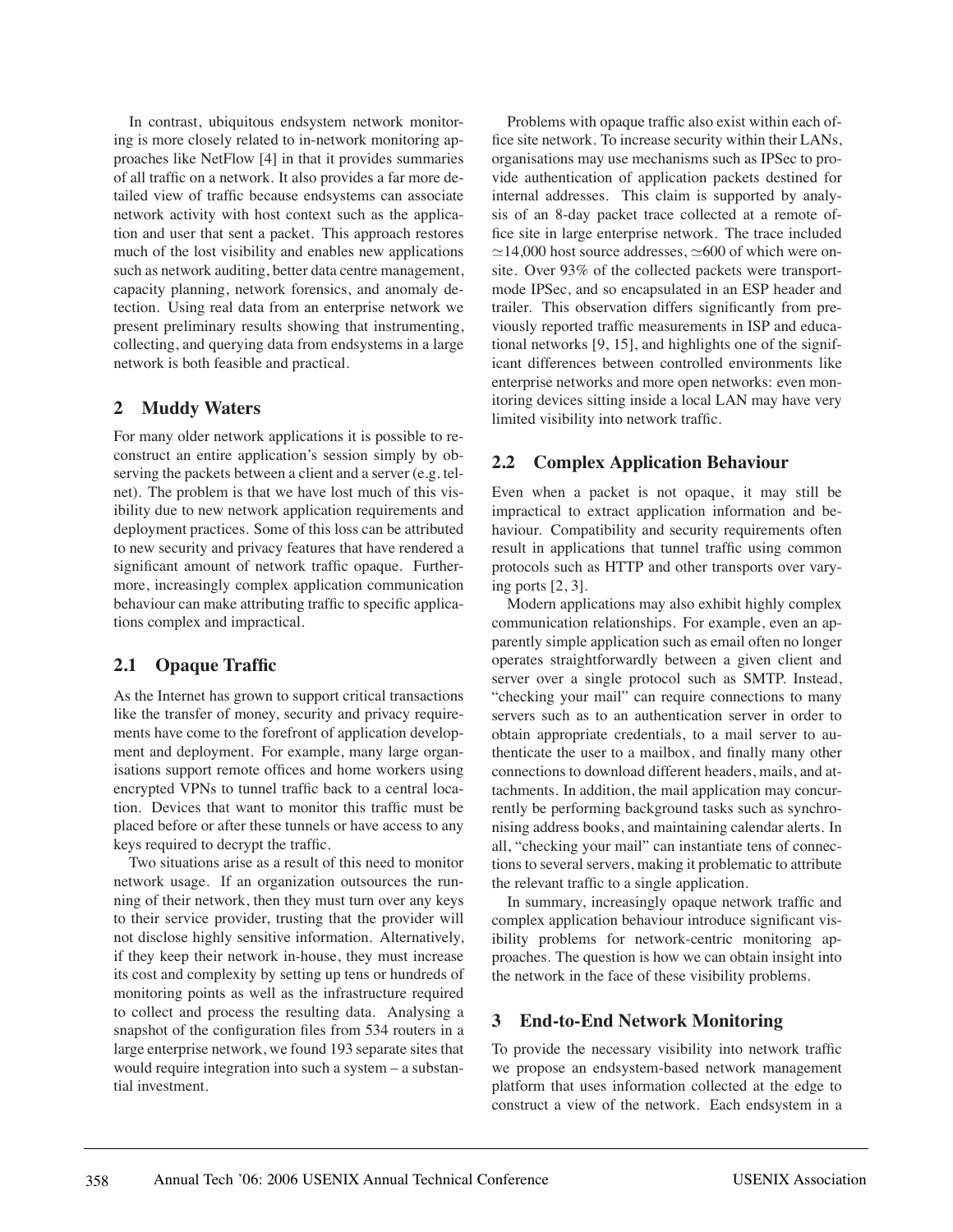network runs a small dæmon that uses spare disk capacity to log network activity. Each desktop, laptop and server stores summaries of all network traffic it sends or receives. A network operator or management application can query some or all endsystems, asking questions about the availability, reachability, and performance of network resources throughout an organization.

To validate an endsystem-based monitoring approach we constructed a prototype designed to be integrated into the standard operating system distribution for a large enterprise. We used the Windows built-in kernel monitoring ETW [10] facility to report socket creation/destruction and data transmission/reception. A user-space Windows service processed the ETW events periodically outputting summaries of network data to disk. We mapped each network invocation to a specific application on the endsystem using process identifier information in the common ETW header. Flow tuples were recorded according to the following schema: *(sip, dip, dport, sport, proto, process name, PID, bytes, packets, timestamp)*. This enabled the system to find all the network data associated with complex applications such as Microsoft Outlook and to observe network packets before being encrypted in the VPN layer. A preliminary evaluation of the prototype is described in Section 5.

#### **4 Novel Uses**

The fresh perspective provided by an end-to-end monitoring platform enables a range of new network management applications. In contrast to existing monitoring techniques, the platform provides fine-grained usage information in multiple dimensions (host, user, application, virtual machine) as well as the capacity to store this data for significant periods of time.

**Network auditing**. An operator wishing to determine who is using an expensive WAN link can query the system to determine all the hosts, applications, and users that have used the link over the past few weeks. The system could even be used in a feedback loop to throttle specific applications and hosts using more than their allocated share of a given network resource.

**Data centre management**. Fined-grained information on network usage can be attributed to individual applications, machines and even specific virtual machines. For example, one might use such a system to account network usage to individual users on a server hosting multiple virtual machines multiplexing a single IP address.

**Capacity planning**. By using historical data on network usage by specific applications stored on many endsystems, detailed models of application network usage can be built. These can predict the impact of service changes such as distributing email servers among many sites or concentrating them in a few datacentres.

**Anomaly detection**. Distribution of historical network data across many endsystems also enables new applications that require detailed historical context. For example, models of normal behaviour can be constructed from this extensive distributed archive and deviations from past behaviour detected. An operator could ask for a detailed usage report of all abnormal applications across an enterprise.

## **5 Feasibility Study**

Having argued the need for, and utility of, a monitoring system with better visibility, we now consider several key implementation and deployment issues: (*i*) where might an end-to-end monitoring system be deployed? (*ii*) how many endsystems must be instrumented? (*iii*) what data should be collected? (*iv*) how can that data accessed? (*v*) what is the performance impact on participating endsystems? and (*vi*) what are the security implications?

**(***i***) System Deployment**. One major challenge for an endsystem monitoring platform is how to instrument edge devices. In many large networks, access to network-connected elements is strictly controlled by a central organization. In particular, enterprise and government networks typically have infrastructure groups that generate and enforce policies that govern what machines can be connected to what networks and what software they must run. These highly controlled settings are the perfect environment for end-system monitoring because they are also often quite large and require tools that can provide visibility across a whole network. For example, our own enterprise network contains approximately 300,000 endsystems and 2,500 routers. While it is possible to construct an endsystem monitor in an academic or ISP network there are significant additional deployment challenges that must be addressed. Thus, we focus on deployment in enterprise and government networks that have control over software and a critical need for better network visibility. We discuss the security and privacy implications of collecting endsystem data later.

**(***ii***) Deployment Coverage**. Even under ideal circumstances there will inevitably be endsystems that simply cannot easily be instrumented, such as printers and other hardware running embedded software. Thus, a key factor in the success of this approach is obtaining good visibility without requiring instrumentation of all endsystems in a network. Even if complete instrumentation were possible, deployment becomes significantly more likely where incremental benefit can be observed.

If traffic were uniformly distributed between N endsystems, then each additional instrumented endsystem contributes another  $1/N$ th to the global view. This observation is initially discouraging as it suggests that a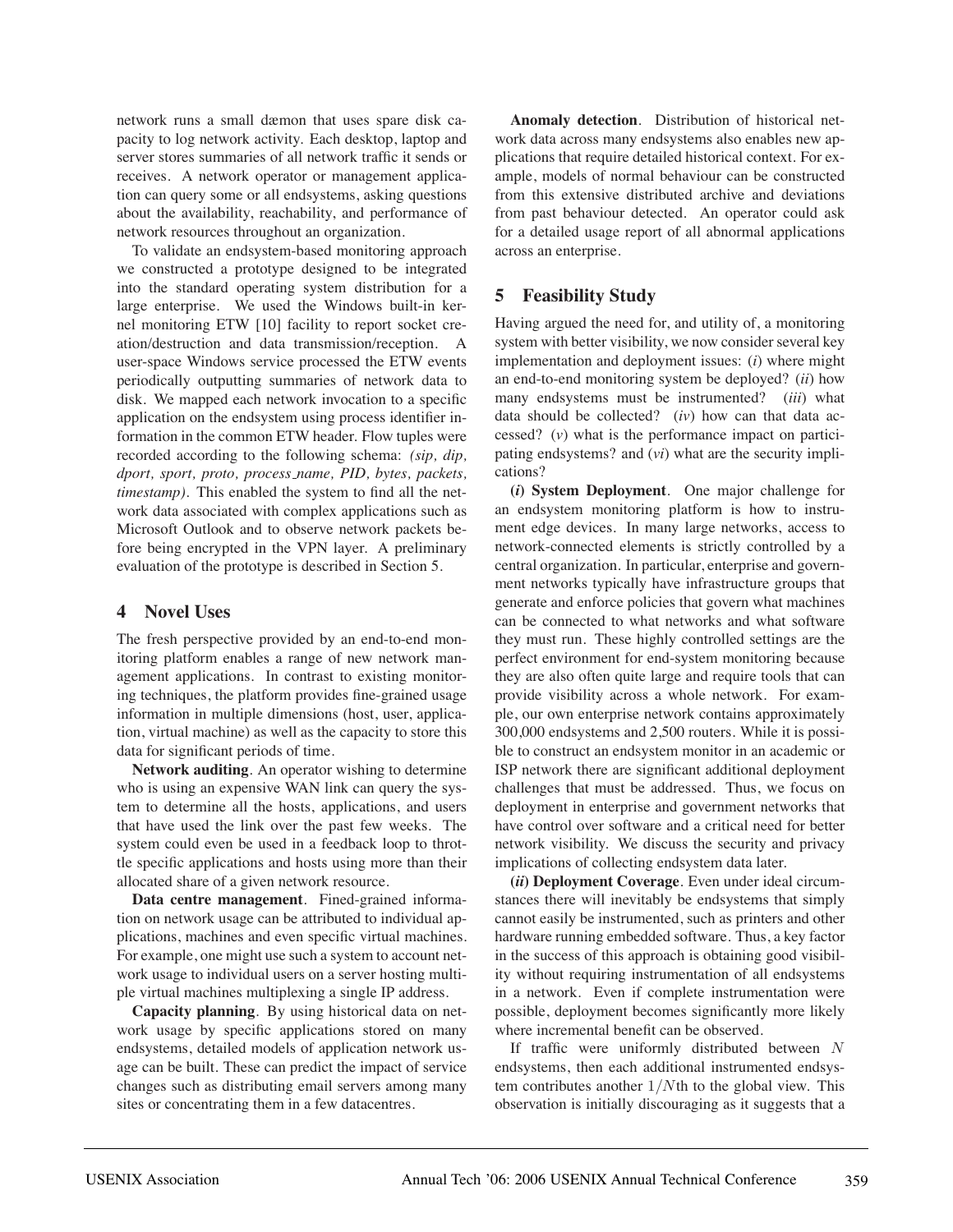

Figure 1: Fraction of traffic observed by endsystem monitoring as increasing subsets of endsystems are instrumented. Error bars on the *random* line show the 95% confidence intervals of the mean.

very high proportion of endsystems would have to participate to obtain a high percentage of traffic. However, if the traffic distribution is less symmetric, a smaller proportion of participating systems may still lead to a useful proportion of the traffic being observed.

To investigate the contribution of different endsystems to the overall traffic we analysed the 8-day network trace from a large enterprise network described in Section 2. We computed the number of bytes and flows observed by each endsystem for the entire trace and for different applications. We define the *byte coverage* as the proportion of the total number of bytes observed by the system across the network within a given time period, and the *flow coverage* similarly for network flows.

Figure 1 depicts the byte coverage as a function of the number of endsystems instrumented. The *optimal* line shows the coverage when endsystems were chosen based on their contribution to the total, largest first. This line shows that instrumenting just 1% of endsystems was enough to monitor 99.999% bytes on the network. This 1% is dominated by servers of various types (e.g. backup, file, email, proxies), common in such networks. Note that in these controlled networks, traffic to and from external addresses will typically traverse some kind of proxy device. With simple modifications to track the setup and teardown of connections for the proxied traffic, these devices can provide excellent visibility into traffic where one side of the connection is not itself part of the controlled network.

The *random* line in Figure 1 shows the mean and 95% confidence intervals across 100 trials when endsystems are selected at random from the total host population. In this case, the resulting coverage is slightly better than linear since both transmit and receive directions are monitored, but variance is quite high due to the fact that if a given trial includes just one of the top 1% endsystems, it leads to a disproportionate improvement in coverage. We also measured flow coverage since that is of interest for a number of security applications. The results were very similar to the byte coverage.

Finally, since per-application information is a significant benefit of our approach we also analyzed byte and flow coverage for the top 10 applications (for bytes transmitted and received). Again, the results were almost identical to Figure 1: because many enterprise applications are heavily client-server based, it is possible to achieve excellent visibility into them all with just a few instrumented machines. Even if enterprise network workloads become peer-to-peer dominated in the future, a significant shift away from centralized communication models, the worst case is that each extra machine instrumented brings only a  $1/N$  improvement (for N the number of end-systems on the network and assuming a completely uniform traffic distribution). Since many centralized applications like security proxies are not suited to peer-to-peer topologies, it is likely that a balance of different topologies will likely persist.

**(***iii***) Data Collection**. One common method of storing network data is to capture all packets using a packet sniffer, but this can result in unmanageably large datasets. For example, even a moderately busy server transmitting at 100 Mbps would result in recording gigabytes of data per hour if just the IP and TCP headers were recorded. Since the 1% of endsystems that provide the best coverage are often precisely the busiest 1% of endsystems, a more scalable approach is highly desirable.

The problem of collecting and storing data is wellknown in network-centric monitoring. It is often infeasible for routers and other network devices to capture all the packets that they forward so they typically aggregate data, storing information about each *flow* rather than each packet (e.g. NetFlow [4]). Flow records provide excellent compression since a connection with hundreds of packets is synthesised into a single flow. The information in such a flow record might include timestamps, protocol, source, destination, number of packets in the flow, and other fields traditionally available through packet inspection such as TCP headers. Thus, using flows rather than packets provides nice tradeoff between resource cost and network information.

Flows can also be augmented with endsystem information. For example, the user executing the application, the current round-trip time estimates from the TCP stack. Furthermore, the monitoring software can be placed before encryption and tunneling layers so that the resulting flow records store both unobfuscated network activity with host contextual information. Application-level encryption such as SSL may require additional instrumentation of system libraries or applications.

**(***iv***) Accessing Distributed Data Stores**. Assuming that we can instrument and collect flows on 300,000 different endsystems, the question becomes how to access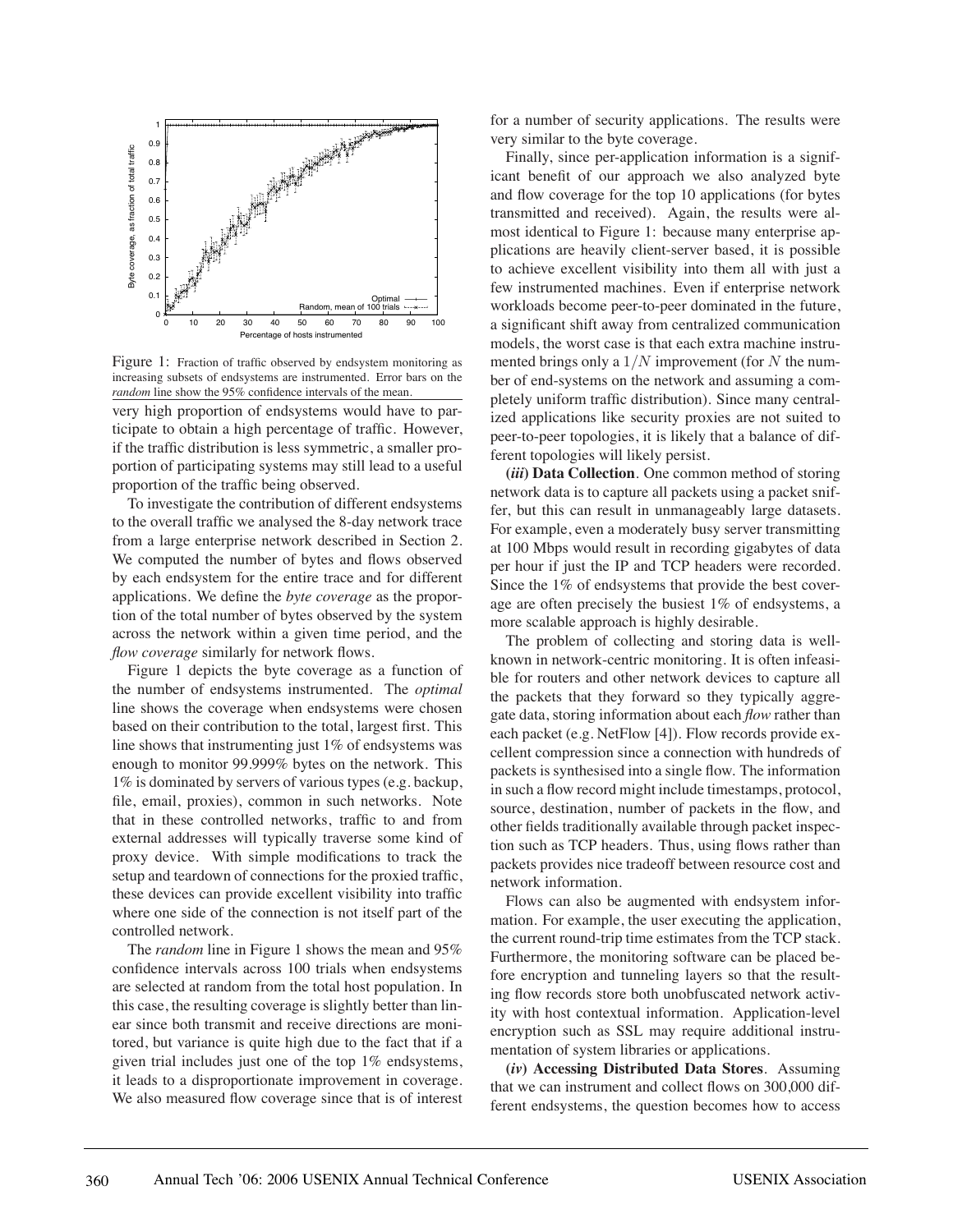

Figure 2: Maximum and mean observed flows per second. The three dropout periods occurred due to crashes of our monitoring system.

these widely distributed data stores in a timely manner. One approach is to collect and centrally store all flow records from all endsystems. This approach clearly doesn't scale well when more than a handful of busy endsystems are involved. Another possibility is to transfer summaries of flows to a central location. The problem is that because the total amount of data so large, deciding what to summarise requires network applications and operators to already know the questions they wish to ask. This is not always possible. For example, when examining the artifacts left by a network intruder.

A more flexible approach is to provide a platform allowing network management applications to insert queries and receive aggregated responses in real-time. Fortunately, a variety of distributed databases supporting access to network management data already exist [7, 16]. These systems have addressed scalability, the maintenance the ACID property, support for active database/trigger mechanisms, and the temporal nature of network data. By making each data collection node a member of a large distributed query system one could access data from across the entire system in a timely manner. For example, one could utilize the ability of SDIMS [16] to build dynamic aggregation trees or use hierarchical DHT rings [11] to multicast queries to specific sub-networks.

**(***v***) Endsystem Performance**. The busiest 1% of endsystems are often the most useful to instrument so an important concern is the impact of collecting and storing flows on an endsystem. In general, three key resources can be used: memory, CPU, and disk. Memory cost is a function of the number of concurrently active flows, CPU cost a function of of the number of packets observed, and disk cost a function of the number of records stored. We now estimate these costs using the packet trace described in Section 2.

*Memory Cost.* The memory cost on the host is dominated by state required to store flow records before they are exported to disk. To evaluate this cost we constructed

|                  | Per-endsystem write rate |                  |
|------------------|--------------------------|------------------|
| Export Timer (s) | Mean $(kB/s)$            | Maximum $(kB/s)$ |
|                  | 1.445                    | 2081.00          |
| 5                | 0.310                    | 418.00           |
| 10               | 0.168                    | 211.00           |
| 30               | 0.073                    | 71.70            |
| 60               | 0.049                    | 37.50            |
| 300              | 0.022                    | 12.10            |
| 900              | 0.016                    | 5.40             |
| 1800             | 0.016                    | 5.40             |

Table 1: Per-endsystem maximum and mean rates at which records must be written for a variety of export periods.

a flow database for each of the endsystems. We denote a flow as a collection of packets with identical IP 5-tuple and no inter-packet gap of greater than 90 seconds. Figure 2 depicts the observed maximum and mean flows per second over all endsystems in the trace. Allowing a generous 256 bytes per in-memory flow record, the exceptional worst case memory consumption is under 2 MB, with an average of  $\simeq$  25 kB.

*CPU Cost.* To evaluate the per-endsystem CPU overhead we constructed a prototype flow capture system using the ETW event system [10]. ETW is a low overhead event posting infrastructure built into the Windows OS, and so a straightforward usage where an event is posted per-packet introduces overhead proportional to the number of packets per second processed by an endsystem. We computed observed packets per second over all hosts, and the peak was approximately 18,000 packets per second and the mean just 35 packets per second. At this rate of events, published figures for ETW [1] suggest an overhead of a no more than a few percent on a reasonably provisioned server.

*Disk Cost.* Finally, we consider disk cost by examining the number of flow records written to disk. Using the number of unique flows observed in a given export period as an estimate of the number of records that would need to be written, Table 1 shows the disk bandwidth required. For example, for a 1 second export period there are periods of high traffic volume requiring a large number of records be written out. However, if the export timer is set at 300 seconds, the worst case disk bandwidth required is  $\simeq$  4.5 MB in 300 seconds, an average rate of 12 kBps. The maximum storage required by a single machine for an entire week of records is  $\simeq$ 1.5 GB, and the average storage just  $\simeq 64$  kB. Given the capacity and cost of modern hard disks, these results indicate very low resource overhead.

Initial results from our prototype system are very promising. Costs are within acceptable limits for the handful of key systems required for excellent visibility, and well within limits for most users' endsystems. Moreover, the costs described are not fixed performance requirements and operators could be given the ability to adjust the level of resource usage. For example, one could